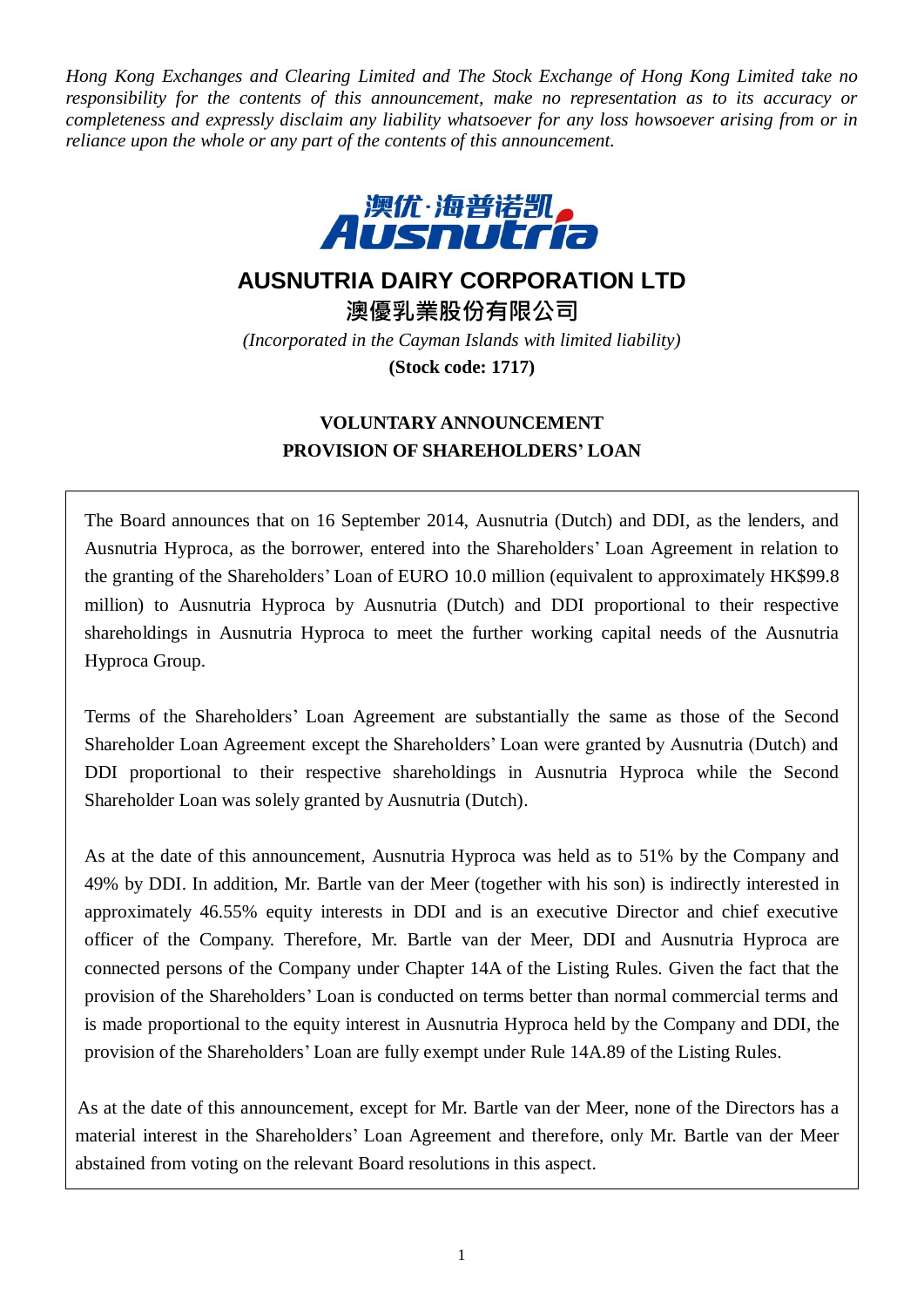This is a voluntary announcement made by Ausnutria Dairy Corporation Ltd. The Company would like to give an update of the Shareholders' Loan to the Shareholders and/or investors.

## **INTRODUCTION**

References are made to the Announcements pursuant to which (i) Ausnutria (Dutch) has provided Ausnutria Hyproca on 7 June 2013 the First Shareholder Loan of EURO 7.0 million (equivalent to approximately HK\$69.9 million); (ii) Ausnutria (Dutch) has been granted the Call Option by DDI to further acquire the residual 49% equity interests in Ausnutria Hyproca; and (iii) Ausnutria (Dutch) has provided Ausnutria Hyproca on 1 November 2013 the Second Shareholder Loan of EURO 10.0 million (equivalent to approximately HK\$99.8 million).

The Board announces that on 16 September 2014, Ausnutria (Dutch) and DDI, as the lenders, and Ausnutria Hyproca, as the borrower, entered into the Shareholders' Loan Agreement in relation to the granting of the Shareholders' Loan of EURO 10.0 million (equivalent to approximately HK\$99.8 million) by Ausnutria (Dutch) and DDI on a proportion basis based on their respective shareholdings in Ausnutria Hyproca to Ausnutria Hyproca to meet the further working capital needs of the Ausnutria Hyproca Group.

## **THE SHAREHOLDERS' LOAN AGREEMENT**

Details of the Shareholders' Loan Agreement are as follows:

| Date                                          | 16 September 2014<br>$\ddot{\phantom{a}}$                                                                                                                                                                                                                                                                                                                            |
|-----------------------------------------------|----------------------------------------------------------------------------------------------------------------------------------------------------------------------------------------------------------------------------------------------------------------------------------------------------------------------------------------------------------------------|
| Parties                                       | : Ausnutria (Dutch) and DDI, as the lenders<br>Ausnutria Hyproca, as the borrower                                                                                                                                                                                                                                                                                    |
| Principal amount of the<br>Shareholders' Loan | : EURO 10.0 million (equivalent to approximately HK\$99.8)<br>million)                                                                                                                                                                                                                                                                                               |
| Tenure                                        | the term of the Shareholders' Loan shall be due upon the<br>(a)<br>$\ddot{\phantom{a}}$<br>expiration of the COA, which can be further extended for<br>another twelve (12) months at the unilateral right of<br>Ausnutria Hyproca within fifteen (15) business days prior to<br>the expiry of the Shareholders' Loan, i.e. the Shareholders'<br>Loan Long Stop Date; |
|                                               | upon the expiration of the term of the Shareholders' Loan,<br>(b)<br>including its extension (if applicable) as stated in (a) above,<br>the terms in the below paragraph headed "Repayment" in<br>this announcement will come into force; and                                                                                                                        |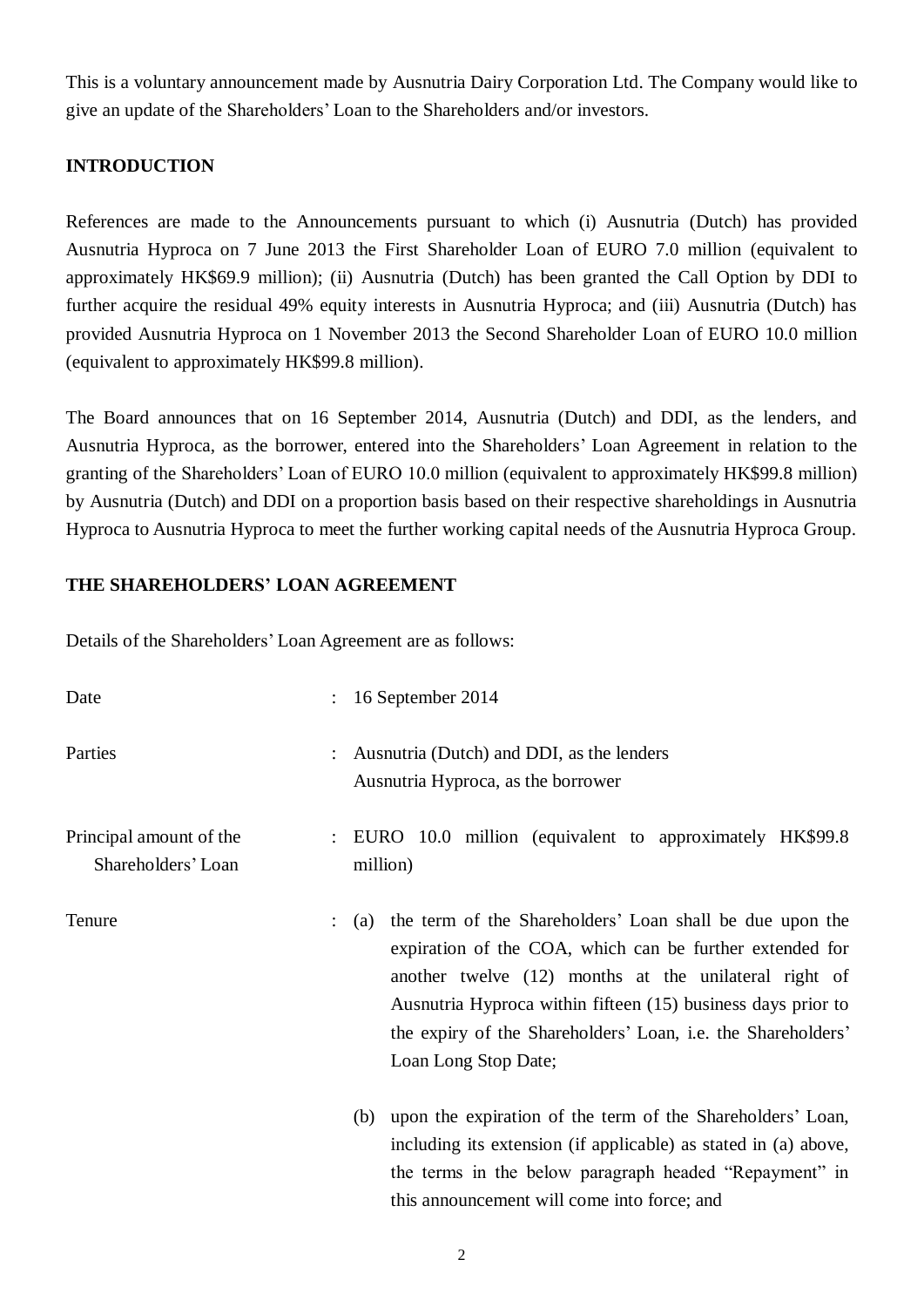- (c) the Shareholders' Loan Agreement can only be extended (i) with same term of the COA in accordance with (a) and (b) above only if the parties to the COA agree to extend the COA according to the provisions therein; or (ii) if the Call Option is exercised in accordance with the terms in the COA Condition Precedent : the compliance by the Company of all requirements under the Listing Rules applicable to the granting of the Shareholders' Loan Advance : within five (5) business days after the satisfaction of the condition precedent of the provision of the Shareholders' Loan as stated above, Ausnutria (Dutch) and DDI shall advance the Shareholders' Loan to Ausnutria Hyproca of EURO 5.1 million (equivalent to approximately HK\$50.9 million) and EURO 4.9 million (equivalent to approximately HK\$48.9 million), respectively Interest rate : 2% per annum payable half yearly in arrears Repayment : Ausnutria Hyproca shall repay the Shareholders' Loan upon the expiration of the term of the Shareholders' Loan, i.e. the Shareholders' Loan Long Stop Date, including its extension (if applicable), in whole or in part (which in this case shall be made on a proportion basis), provided that upon repayment of the Shareholders' Loan (standing alone or aggregated with the First and Second Shareholder Loans), Ausnutria Hyproca will be able
- 

Covenants : Ausnutria Hyproca covenants and agrees with Ausnutria (Dutch) that as a result of the drawdown of the Shareholders' Loan, Ausnutria Hyproca will not (i) be in breach with any financial covenants or cross-default covenants pursuant to the existing secured and unsecured loans granted by the existing lending bank to the Ausnutria Hyproca Group; and (ii) distribute any dividends to its shareholders before full repayment of the First and Second Shareholder Loans, the Shareholders' Loan and the accrued interests

total assets (excluding goodwill, deferred tax and etc.)

to meet the 30% solvency ratio as set out by the existing lending bank to the Ausnutria Hyproca Group which is commonly used in Europe and mainly refers to the size of the equity relative to the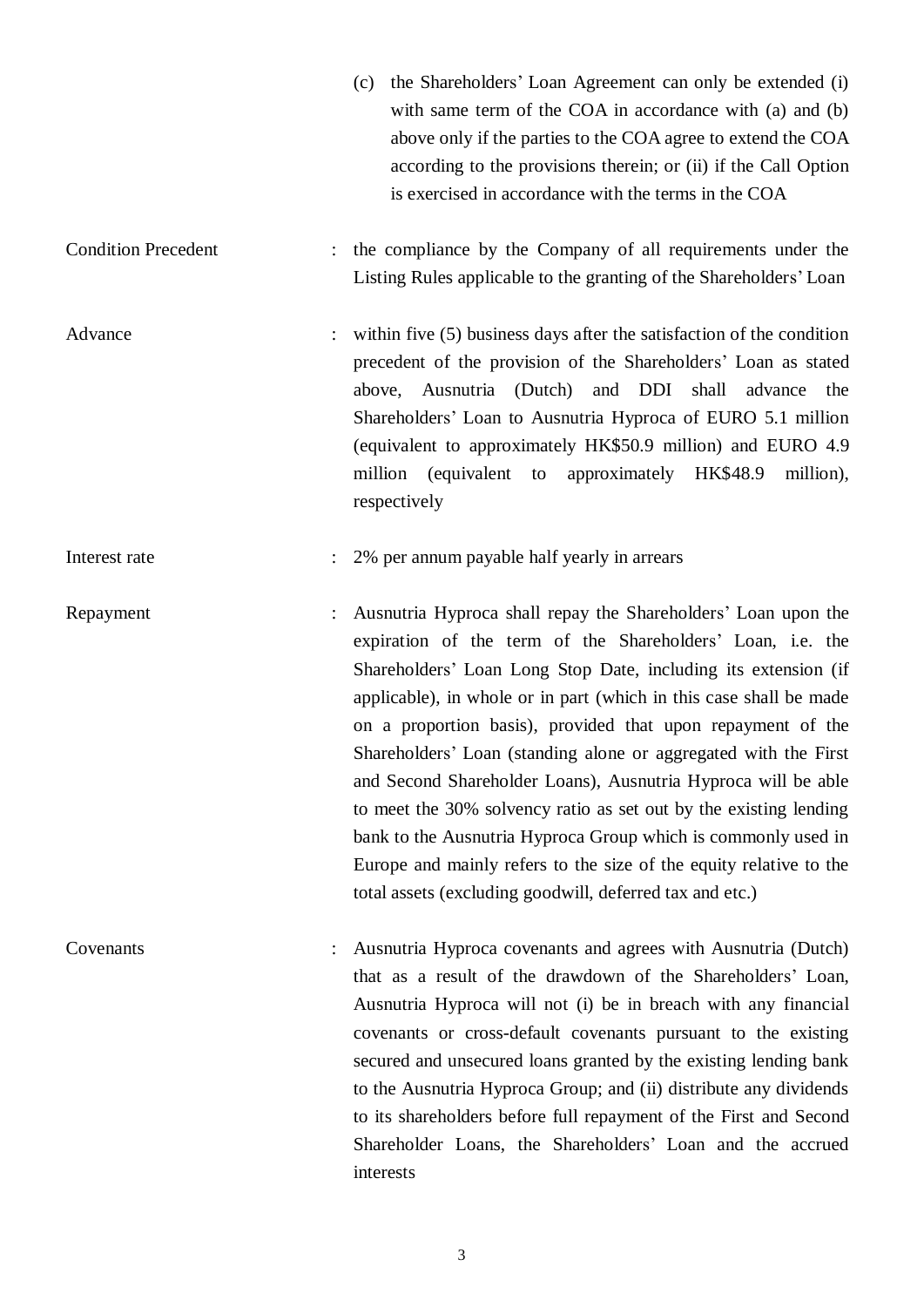Ranking of the Shareholders' Loan : the Shareholders' Loan is subordinate to all the existing and future secured and unsecured loans as granted by its existing lending bank to the Ausnutria Hyproca Group, and the First and Second Shareholder Loans

#### **REASONS FOR AND BENEFITS OF THE PROVISIONS OF FINANCIAL ASSISTANCE**

The Ausnutria Hyproca Group currently produces infant and toddler nutrition products for the Ausnutria Group under the brand name of the Ausnutria Group and also provides private label production and contract manufacturing services for infant and toddler nutrition products for its worldwide customers as well as under its own brand name.

In 2013, the Group granted the First and Second Shareholder Loans to the Ausnutria Hyproca Group for the financing of the capital expenditure plans, including but not limited to the upgrade of the milk powder spray towers and the purchases of new machineries for the increase in blending and packaging capacity of the Ausnutria Hyproca Group (the "**CAPEX Plan**"). The CAPEX Plan was substantially completed by June 2014. Additional working capital is required by the Ausnutria Hyproca Group to finance its increased scale of production as a result of the completion of the CAPEX Plan. In view of the above, the Company and DDI are willing to provide the Shareholders' Loan to Ausnutria Hyproca proportional to their respective shareholdings in Ausnutria Hyproca for the further working capital needs. In order to protect the interest of the Company and the Shareholders, the tenure of the Shareholders' Loan have been set to link with the Option Period (similar to that of the First and Second Shareholder Loans) and subject to mutual agreement, no dividend of Ausnutria Hyproca shall be distributed to its shareholders till the earlier date of the expiry of the Option Period or the fulfillment of the relevant conditions precedent to the exercise of the Call Option, and no dividend of Ausnutria Hyproca shall be distributed to its shareholders before full repayment of the First and Second Shareholder Loans, the Shareholders' Loan and the accrued interest. If the Call Option cannot be exercised due to the failure to satisfy any of the conditions precedent of exercising the Call Option, Ausnutria Hyproca shall repay the First and Second Shareholder Loans, the Shareholders' Loan and the accrued interest to its shareholders in accordance with the repayment terms under the First and Second Shareholder Loans Agreements and the Shareholders' Loan Agreement. Moreover, with the binding arrangement under the COA and, in the event the Call Option is exercised, the Group has the potential 100% control over Ausnutria Hyproca. Therefore, the Directors (with Mr. Bartle van der Meer abstaining) are of the view that the interest of the Company and the Shareholders is protected. Details of the Call Option are set out in the announcement of the Company dated 7 June 2013.

Given the net cash position of the Ausnutria Group as at the date of this announcement and the working capital requirements of the Ausnutria Group, the Directors consider that the granting of the Shareholders' Loan will not have a significant impact on the working capital condition, net assets and profitability of the Group.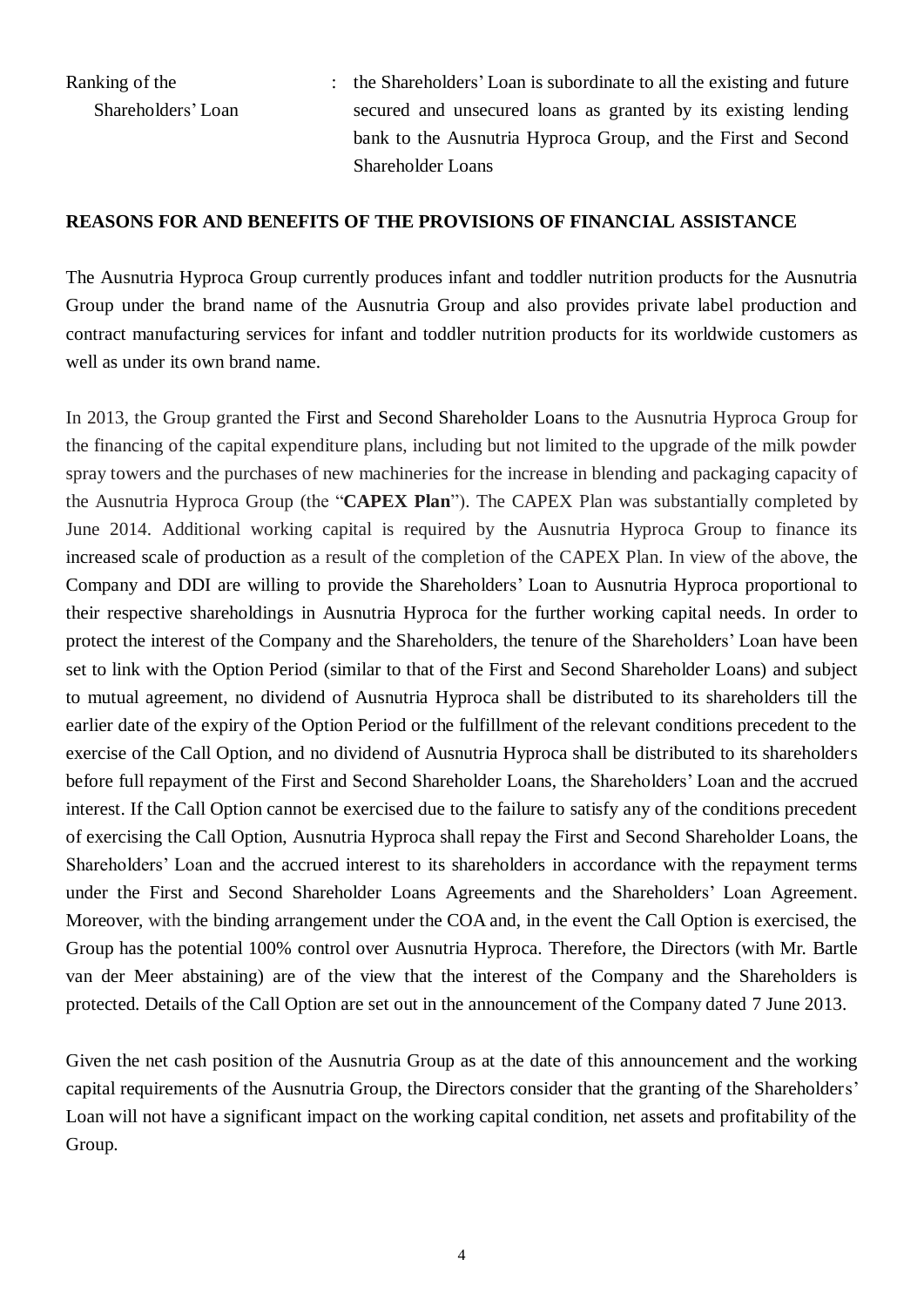## **INFORMATION OF THE AUSNUTRIA GROUP, AUSNUTRIA (DUTCH) AND THE AUSNUTRIA HYPROCA GROUP**

The Ausnutria Group is principally engaged in the production, marketing and distribution of paediatric nutrition products.

Ausnutria (Dutch) is an investment holding company indirectly wholly-owned by the Company and is interested in 51% equity interests in Ausnutria Hyproca as at the date of this announcement.

Ausnutria Hyproca is an investment holding company with limited liability incorporated under the laws of the Netherlands and, together with its subsidiaries, is principally engaged in the dairy industry in the Netherlands with activities including research and development, milk collection, processing, production, packaging, marketing and sales of dairy products. It also has its own formula milk powder productions and is a leading producer of goat milk powder in the world.

There are four principal operating subsidiaries of the Ausnutria Hyproca Group, namely Hyproca Dairy B.V. ("**Hyproca Dairy**"), Lypack Leeuwarden B.V. ("**Lypack**"), Hyproca Nutrition B.V. ("**Hyproca Nutrition**") and Lyempf Kampen B.V. ("**Lyempf**"). The history of Hyproca Dairy goes back to 1897 when its first factory was established. The factory of Hyproca Dairy forms the basis of the Ausnutria Hyproca Group. The factory of Hyproca Dairy started its first milk powder productions in 1928 and has been producing milk powders since then. The factory of Lypack first started its production of baby formulae in 1938. Lypack and its subsidiaries are experienced and dedicated producers of a wide range of high quality infant formulae. Hyproca Nutrition and its subsidiaries specialise in the complete chain of fresh Dutch goat milk from collection from farms to finished products. Lyempf is a well-established dairy company in the Netherlands principally engaged in the production of liquid milk products, milk powders and a range of combined milk based powders, including infant formulae.

#### **INFORMATION OF DDI**

DDI is an investment holding company with limited liability incorporated under the laws of the Netherlands and is interested in 49% equity interests in Ausnutria Hyproca as at the date of this announcement.

#### **LISTING RULES IMPLICATION**

As at the date of this announcement, Ausnutria Hyproca was held as to 51% by the Company and 49% by DDI. In addition, Mr. Bartle van der Meer (together with his son) is indirectly interested in approximately 46.55% equity interests in DDI and is an executive Director and chief executive officer of the Company. Therefore, Mr. Bartle van der Meer, DDI and Ausnutria Hyproca are connected persons of the Company under Chapter 14A of the Listing Rules. Given the fact that the provision of the Shareholders' Loan is conducted on terms better than normal commercial terms and is made proportional to the equity interest in Ausnutria Hyproca held by the Company and DDI, the provision of the Shareholders' Loan are fully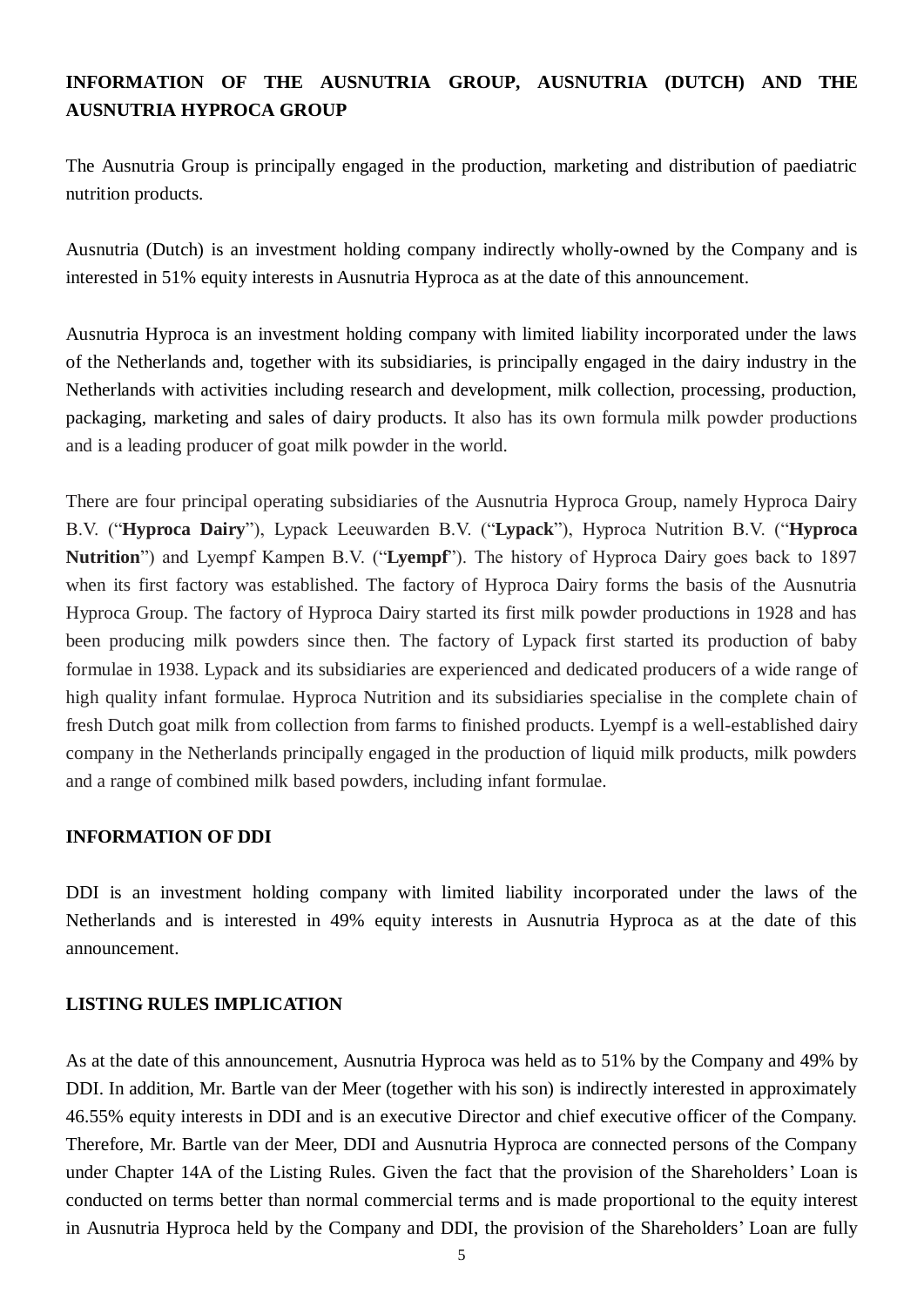exempt under Rule 14A.89 of the Listing Rules.

As at the date of this announcement, except for Mr. Bartle van der Meer, none of the Directors has a material interest in the Shareholders' Loan Agreement and therefore, only Mr. Bartle van der Meer abstained from voting on the relevant Board resolutions in this aspect.

### **DEFINITIONS**

In this announcement, the following terms shall have the meanings set opposite then unless the context otherwise requires:

| "Announcements"           | the announcements of the Company dated 7 June 2013 and 1<br>November 2013 in relation to, among others, the provision of the First<br>and Second Shareholder Loans, respectively                                                                           |
|---------------------------|------------------------------------------------------------------------------------------------------------------------------------------------------------------------------------------------------------------------------------------------------------|
| "associates"              | has the meaning ascribed to it under the Listing Rules                                                                                                                                                                                                     |
| "Ausnutria (Dutch)"       | Ausnutria Dairy (Dutch) Coöperatief U.A., an indirect wholly-owned<br>subsidiary of the Company incorporated under the laws of the<br>Netherlands, which is interested in 51% equity interests in Ausnutria<br>Hyproca as at the date of this announcement |
| "Ausnutria Group"         | the Group but excluding the Ausnutria Hyproca Group                                                                                                                                                                                                        |
| "Ausnutria Hyproca"       | Ausnutria Hyproca B.V., a private company with limited liability<br>incorporated under the laws of the Netherlands and is owned as to<br>51% by Ausnutria (Dutch) and 49% by DDI as at the date of this<br>announcement                                    |
| "Ausnutria Hyproca Group" | Ausnutria Hyproca and its subsidiaries                                                                                                                                                                                                                     |
| "Board"                   | the board of Directors                                                                                                                                                                                                                                     |
| "business day"            | means a day other than a Saturday or a Sunday or a public holiday on<br>which banks are open for the transaction of regular business in<br>Amsterdam, the Netherlands, Hong Kong and Beijing, the PRC                                                      |
| "Call Option"             | the call option granted by DDI to Ausnutria (Dutch) pursuant to the<br><b>COA</b>                                                                                                                                                                          |
| "COA"                     | the call option agreement dated 7 June 2013 (with the Option Period<br>as extended for another 12 months to 6 June 2015 pursuant to the                                                                                                                    |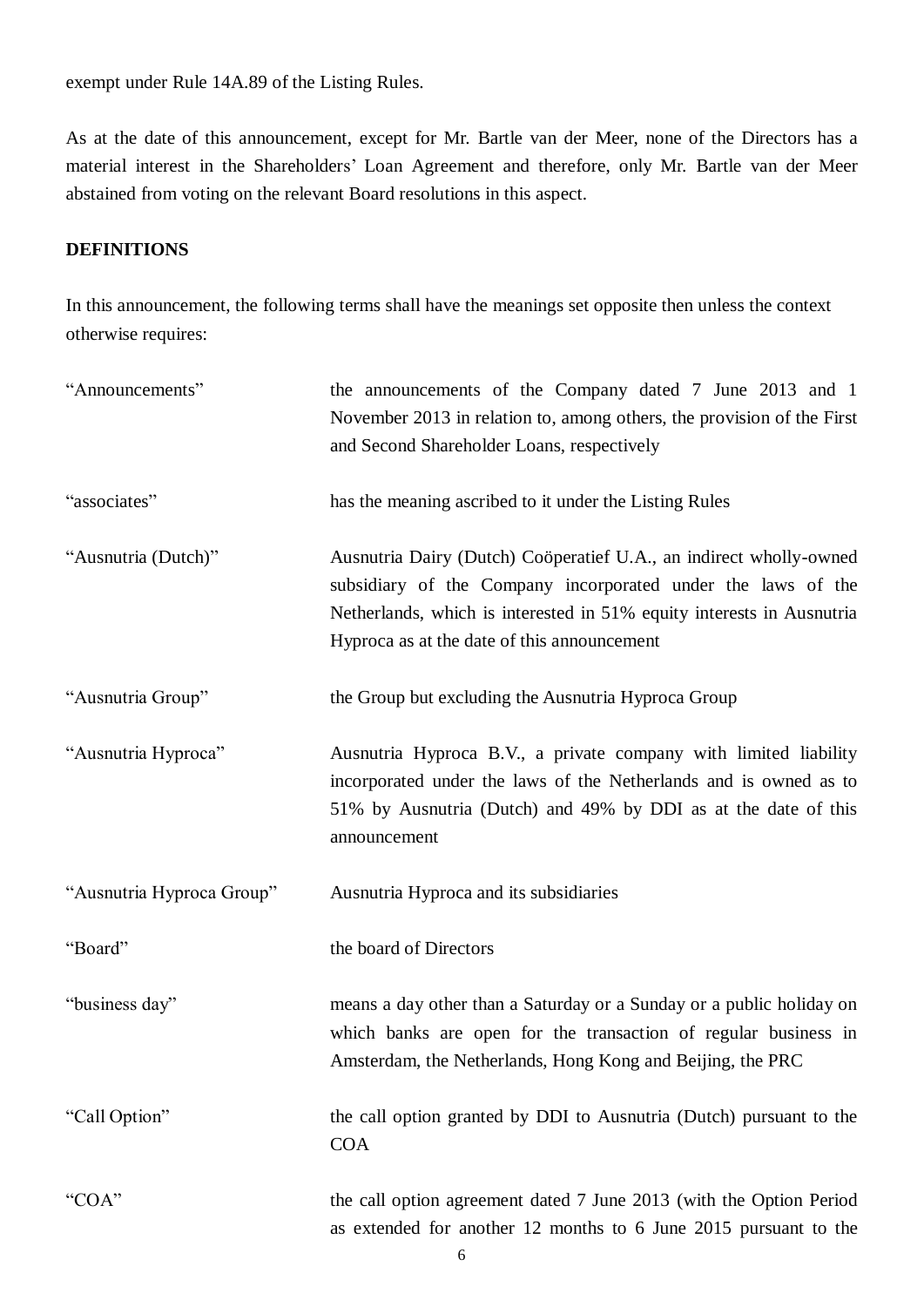notice issued by DDI to Ausnutria Dutch exercising its rights to extend the expiry date of the option period for another twelve months) entered into, among others, Ausnutria (Dutch) and DDI in relation to the granting of the Call Option by DDI to Ausnutria (Dutch) "Company" Ausnutria Dairy Corporation Ltd (澳優乳業股份有限公司), a company incorporated in the Cayman Islands with limited liability, whose shares are listed on the Main Board of the Stock Exchange (stock code: 1717) "connected person(s)" has the meaning ascribed to it under the Listing Rules "DDI" Dutch Dairy Investments B.V., a private company with limited liability incorporated under the laws of the Netherlands, which is interested in 49% equity interests in Ausnutria Hyproca as the date of this announcement "Director(s)" the director(s) of the Company "First Shareholder Loan" the principal amount of EURO 7.0 million (equivalent to approximately HK\$69.9 million) granted by Ausnutria (Dutch) to Ausnutria Hyproca on 7 June 2013 pursuant to the First Shareholder Loan Agreement "First Shareholder Loan Agreement" the shareholder loan agreement dated 7 June 2013 entered into between Ausnutria (Dutch), Ausnutria Hyproca and DDI in relation to the First Shareholder Loan "Group" the Company and its subsidiaries "Hong Kong" the Hong Kong Special Administrative Region of the PRC "Listing Rules" the Rules Governing the Listing of Securities on the Stock Exchange "Option Period" Twenty-four (24) months from 7 June 2013, the date of the COA entered into, among others, Ausnutria (Dutch) and DDI in relation to the granting of the Call Option by DDI to Ausnutria (Dutch), and in any case expiring at the earlier of (i) fifteen (15) business days from the date of fulfillment of the conditions in the paragraph "Conditions precedent of exercising the Call Option" in the announcement of the Company dated 7 June 2013 in relation to, among others, the provision of First Shareholder Loan; or (ii) a period of three (3)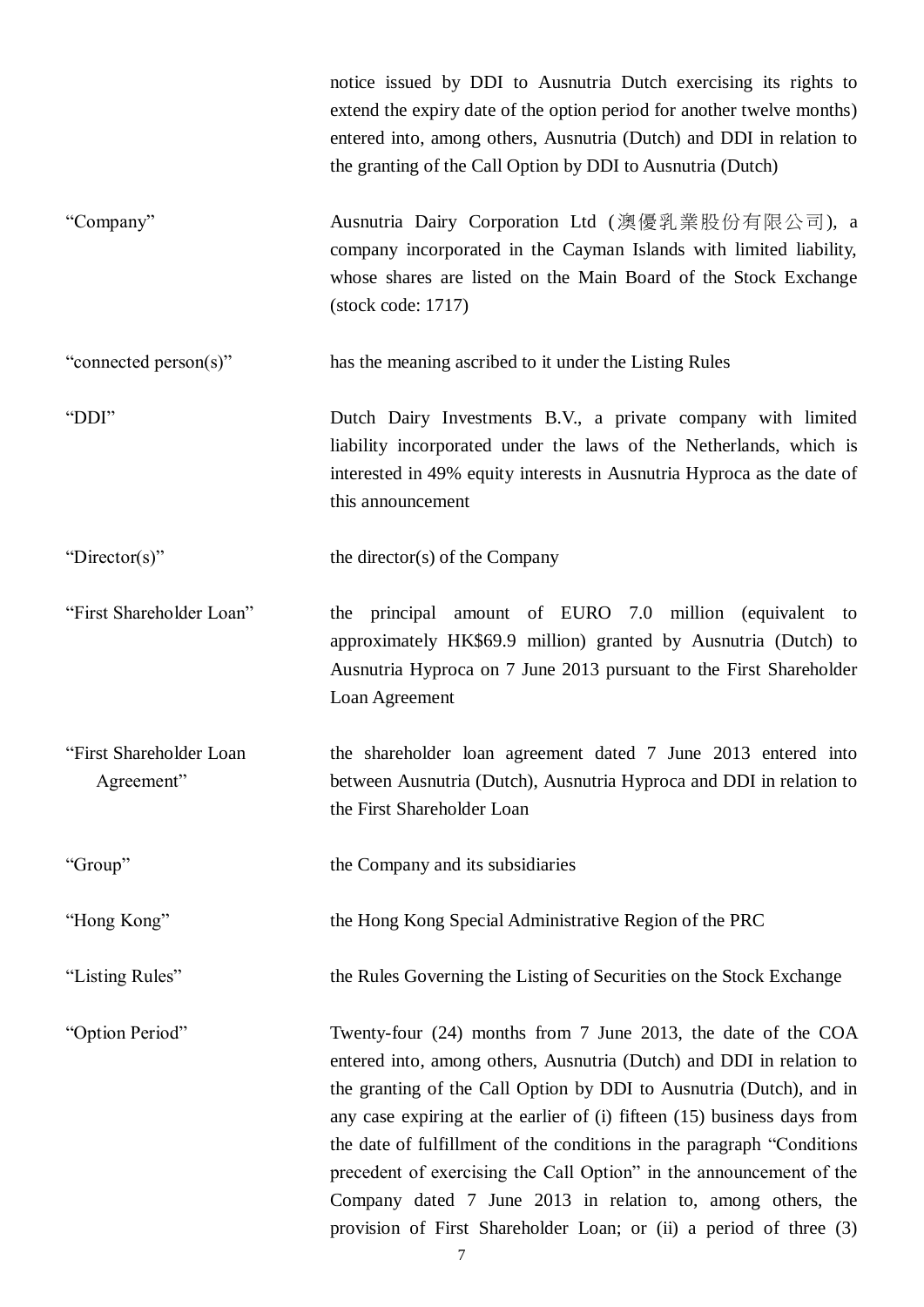months after the resumption of trading in the Shares on the Stock Exchange, i.e. 3 November 2014

- "PRC" the People's Republic of China which, for the purpose of this announcement, excludes Hong Kong, the Macau Special Administrative Region of the People's Republic of China and Taiwan
- "Second Shareholder Loan" the principal amount of EURO 10.0 million (equivalent to approximately HK\$99.8 million) granted by Ausnutria (Dutch) to Ausnutria Hyproca on 1 November 2013 pursuant to the Second Shareholder Loan Agreement
- "Second Shareholder Loan Agreement" the shareholder loan agreement dated 1 November 2013 entered into between Ausnutria (Dutch), Ausnutria Hyproca and DDI in relation to the Second Shareholder Loan

"Shareholder(s)" the holder(s) of the Share(s)

"Shares" ordinary share(s) of HK\$0.10 each in the share capital of the Company

"Stock Exchange" The Stock Exchange of Hong Kong Limited

"Shareholders' Loan Long Stop Date" being the expiry date of the term of the Shareholders' Loan, which is in twelve (12) months from the date of granting the Shareholders' Loan, which can be further extended for twelve (12) months at the unilateral right of Ausnutria Hyproca within fifteen (15) business days prior to the expiry of the Shareholders' Loan

"Shareholders' Loan" the principal amount of EURO 10.0 million (equivalent to approximately HK\$99.8 million) granted by Ausnutria (Dutch) and DDI on a proportion basis based on their respective shareholdings in Ausnutria Hyproca to Ausnutria Hyproca on 16 September 2014 pursuant to the Shareholders' Loan Agreement

"Shareholders' Loan Agreement" the shareholders' loan agreement dated 16 September 2014 entered into between Ausnutria (Dutch), Ausnutria Hyproca and DDI in relation to the Shareholders' Loan

"EURO" Euro, the legal currency of the member states of the European Union

"HK\$" Hong Kong dollars, the lawful currency of Hong Kong